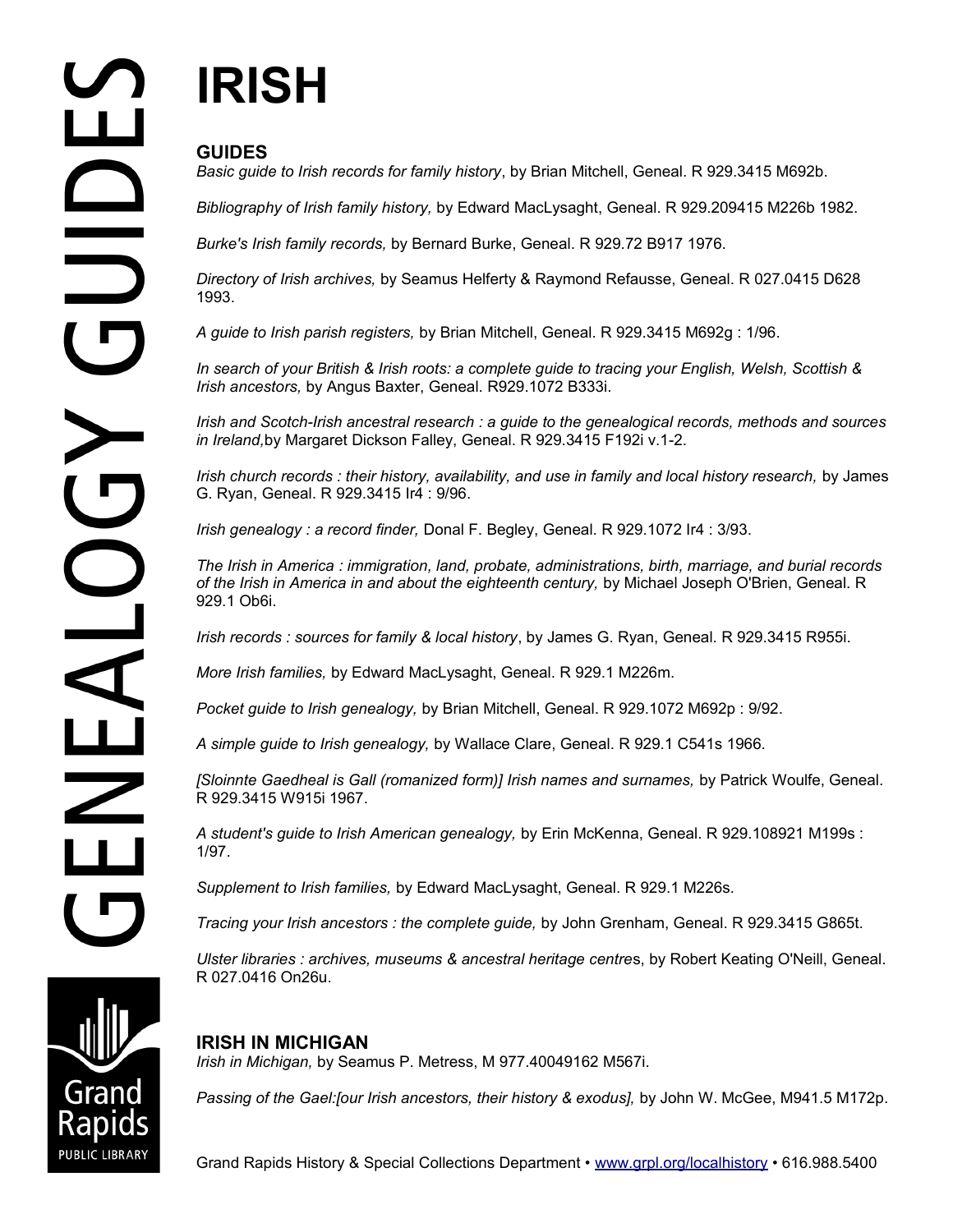#### **IRISH IN GRAND RAPIDS**

*Family history, stories, and other lies,* by Roger M. Schlosser, M92 Sch39f

#### **PASSENGER LISTS**

*Emigrants from Ireland to America, 1735-1743 a transcription of the report of the Irish House of Commons into enforced emigration to America,* Geneal. R 929.3415 M146e.

*Emigrants from Ireland 1847-1853: state aided emigration schemes form crown estates in Ireland, by Eilish Ellis, Geneal.* R 929.373 EL59e 1978.

*The Famine immigrants : lists of Irish immigrants arriving at the port of New York, 1846-1851,*Geneal. R 929.373 F21 v.1-7.

*Irish emigrants in North America part one, part two, and part three,* by David Dobson, Geneal. R 929.308921 D656i : 2/99.

*Irish passenger lists, 1803-1806 : lists of passengers sailing from Ireland to America : extracted from the Hardwicke papers,* by Brian Mitchell, Geneal. R 929.3415 M692i.

Passengers from Ireland lists of passengers arriving at American ports between 1811 and 1817, by Donald M.Schlegel, Geneal. R 929.3415 Sch367p.

#### **THE IMMIGRANT EXPERIENCE**

*The Irish American family album,* by Dorothy Hoobler, Geneal. R 973.049162 H76i.

#### **CENSUS**

*Special report on Ireland the 1659 census,* Geneal. R 929.3415 Sp31i.

#### **ATLASES**

*General alphabetical index to the townlands and towns, parishes, and baronies of Ireland based on the census of Ireland for the year 1851,* Geneal. R 914.15 G286.

*The master book of Irish placenames : master atlas and placename locator*, by Michael C. O'Laughlin, Geneal. R 929.3415 OL1ma.

*A new genealogical atlas of Ireland,* by Brian Mitchell Geneal. R 912.415 M692.

*Topographical dictionary of Ireland,* by Samuel Lewis, Geneal. R 914.14 L588t v. 1-2.

*A topographical index of the parishes and townlands of Ireland in Sir William Petty's mss. barony maps (c. 1655-9) (Bibliothéque nationale de Paris, Fonds Anglais, nos. 1 & 2) and Hiberniae delineatio (c. 1672), by Y. M. Goblet, Geneal.* R 914.15 G538t 1999.

#### **FAMILIES BY COUNTIES IN IRELAND**

*The book of Irish families great & small: Volume I*, by Michael C. O'Laughlin, Geneal. R 929.3415 OL1b v. 1

*Families of Co. [ ] Ireland from the earliest times to the 20th century, by Michael C. O'Laughlin, Geneal. R 929.3415 OL1b* v. 2-7**.** Counties include: Clare, Cork, Dublin, Galway, Kerry, Limerick.

*Irish genealogical abstracts from the Londonderry journal, 1772-1784,* by Donald M. Schlegel, Geneal. R 929.3415 Sch367i.

#### **IRISH SURNAMES**

*The book of Irish families great & small: Volume I*, by Michael C. O'Laughlin, Geneal. R 929.3415 OL1b

*Families of Co. [] Ireland from the earliest times to the 20th century, by Michael C. O'Laughlin, Geneal. R 929.3415 OL1b* 

Grand Rapids History & Special Collections Department • [www.grpl.org/localhistory](http://www.grpl.org/localhistory) • 616.988.5400